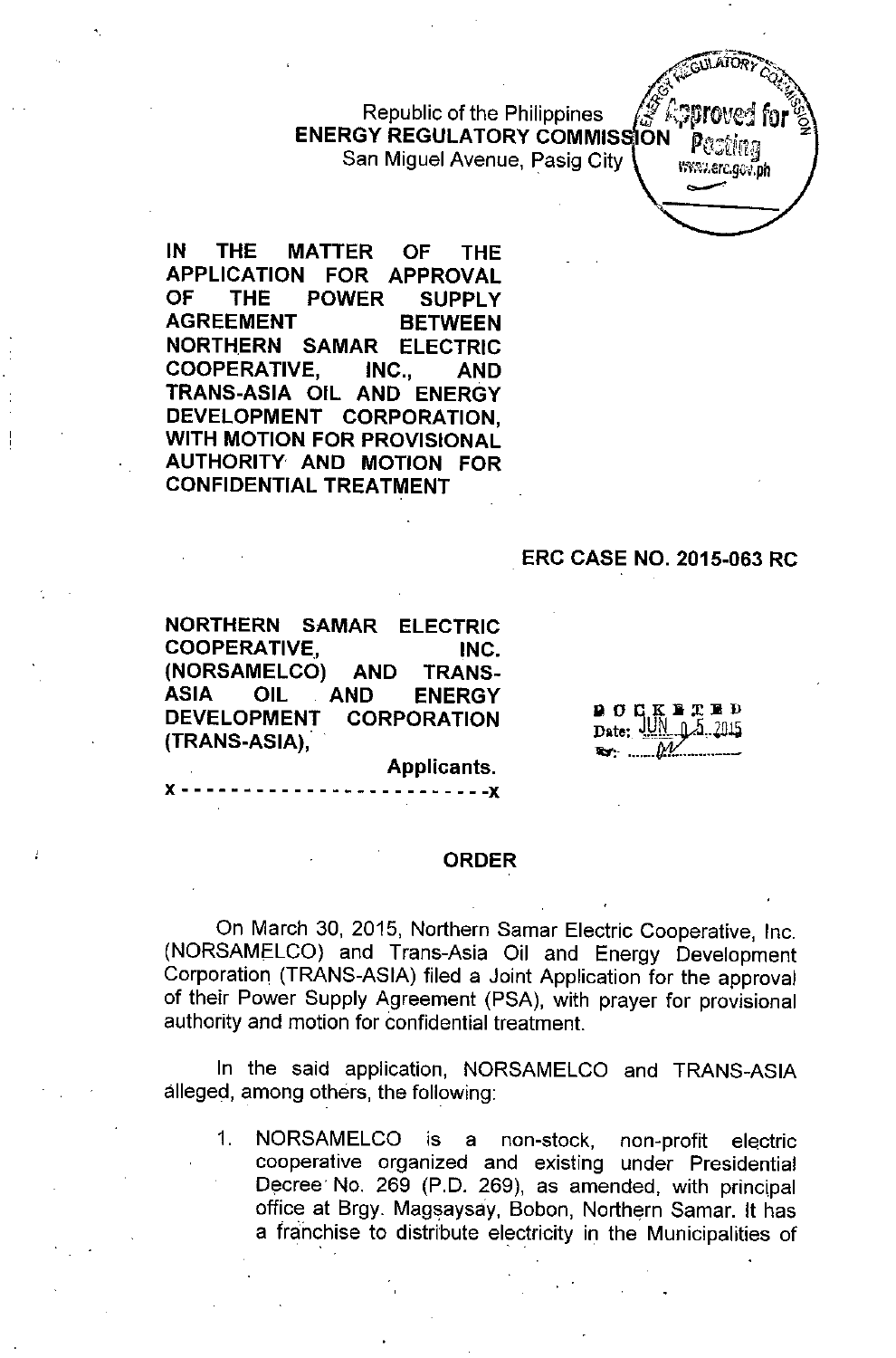Catarman, Sobon, San Jose, Rosario, Lavezares, Allen, San Isidro, Mondragon, San Roque, Pambujan, Laoang, Palapag, Mapanas, Gamay, Catubig, Lapinig, Las Navas, Silvino Lobos, Lope De Vega, San Antonio, Capul, San Vicente, Siri and Victoria all within the Province of Northern Samar;

- 2. TRANS-ASIA is a corporation duly organized and existing under the laws of the Republic of the Philippines, with principal address at Level 11, PHINMA Plaza, 39 Plaza Drive, Rockwell Center, Makati City;
- 3. Pursuant to Rule 20 (S) of the Commission's Rules of Practice and Procedure, the instant application is submitted to the Commission for its review and approval of the PSA dated December 20, 2014 executed by and between NORSAMELCO and TRANS-ASIA;
- 4. In compliance with Rule 6 of the Commission's Rules of Practice and Procedure, a copy of the Joint Application with all its annexes and accompanying documents were furnished to the legislative bodies of the cities or municipalities where NORSAMELCO principally operates. The copies of the corresponding proofs of receipt are attached to the application as Annex "C-1" and series;
- 5. Furthermore, they have caused the publication of the present Joint Application in its entirety, excluding its annexes, in a newspaper of general circulation within NORSAMELCO's franchise area. The copies of the newspaper and the corresponding affidavit of publication are attached as Annexes "C-2" and "C-3," respectively;
- 6. TRANS-ASIA was selected as a winning bidder after the Power Sector Assets and Liabilities Management Corporation (PSALM) conducted a bidding for the selection and appointment of Independent Power Producer Administrator (IPPA) for the Strips of Energy of the Unified Leyte Geothermal Power Plant (ULGPP) pursuant to Section 51(c) of Republic Act No. 9136 (R.A. 9136), otherwise known as the *Electric Power Industry Reform Act* of 2001. TRANS-ASIA was issued a *Notice of Award* by PSALM for the right to 40 MW Strips of Energy from the ULGPP. A copy of the *Notice of Award* is attached to the application as Annex "0";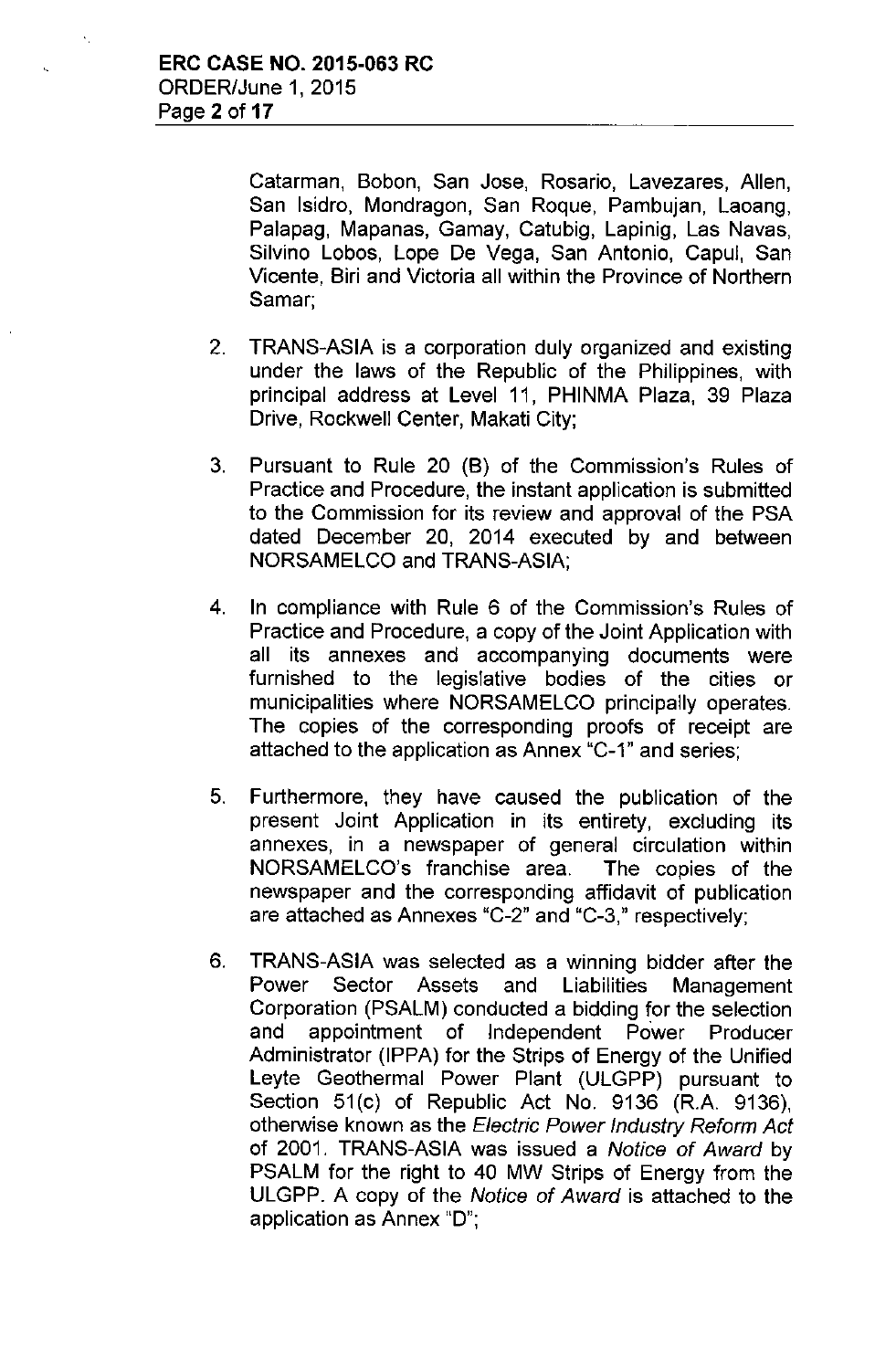- 7. Power Supply. At present, NORSAMELCO sources its electricity requirements from different power suppliers. However, due to increasing energy demand and volatility of Wholesale Electricity Spot Market (WESM) prices, NORSAMELCO deemed it necessary to look for additional capacity to address its electricity requirements, aggregate with other Region 8 ECs to ensure bargaining power in negotiating with potential power suppliers;
- 8. Regretfully, sometime on November 2013, Typhoon Yolanda severely hit the region which resulted to loss of lives, total shutdown of basic services, commercial establishments, tourism, agriculture, infrastructure, telecommunication, transportation, financial services, and hospitals, among others. Rehabilitation efforts and restoration of reliable electric services is essential for the economic recovery of the region;
- 9. Competitive Procurement Process. In view of the power supply and demand situation in the region and due to the damage brought about by Typhoon Yolanda, the eleven **(11)** electric cooperatives of Region 8 composed of Don Orestes Romualdez Electric Cooperative, Inc. (DORELCO), Leyte II Electric Cooperative, Inc. (LEYECO II), Leyte III Electric Cooperative, Inc. (LEYECO III), Leyte IV Electric Cooperative, Inc. (LEYECO IV), Leyte V Electric Cooperative, Inc. (LEYECO V), Southern Leyte Electric Cooperative, Inc. (SOLECO), Biliran Electric Cooperative, Inc. (BILECO), Samar I Electric Cooperative, Inc. (SAMELCO I), Samar II Electric Cooperative, Inc. (SAMELCO II) and Eastern Samar Electric Cooperative, Inc. (ESAMELCO) (the Region 8 ECs) agreed through a Memorandum of Agreement (MOA) to conduct a joint procurement of their short-term aggregated baseload requirement. A Bids and Awards Committee was created to conduct the "R8 Joint Competitive Power Supply Procurement" (R8 JCPSP). A copy of the MOA is attached to the application as Annex "E";
	- 9.1. The Region 8 ECs initially prepared their respective least-cost power supply plans and subsequently their aggregated demand for competitive bidding;
	- 9.2. The competitive tender was published and announced in the franchise areas of the Region 8 ECs. In addition, prospective Bidders (GENCOs, IPP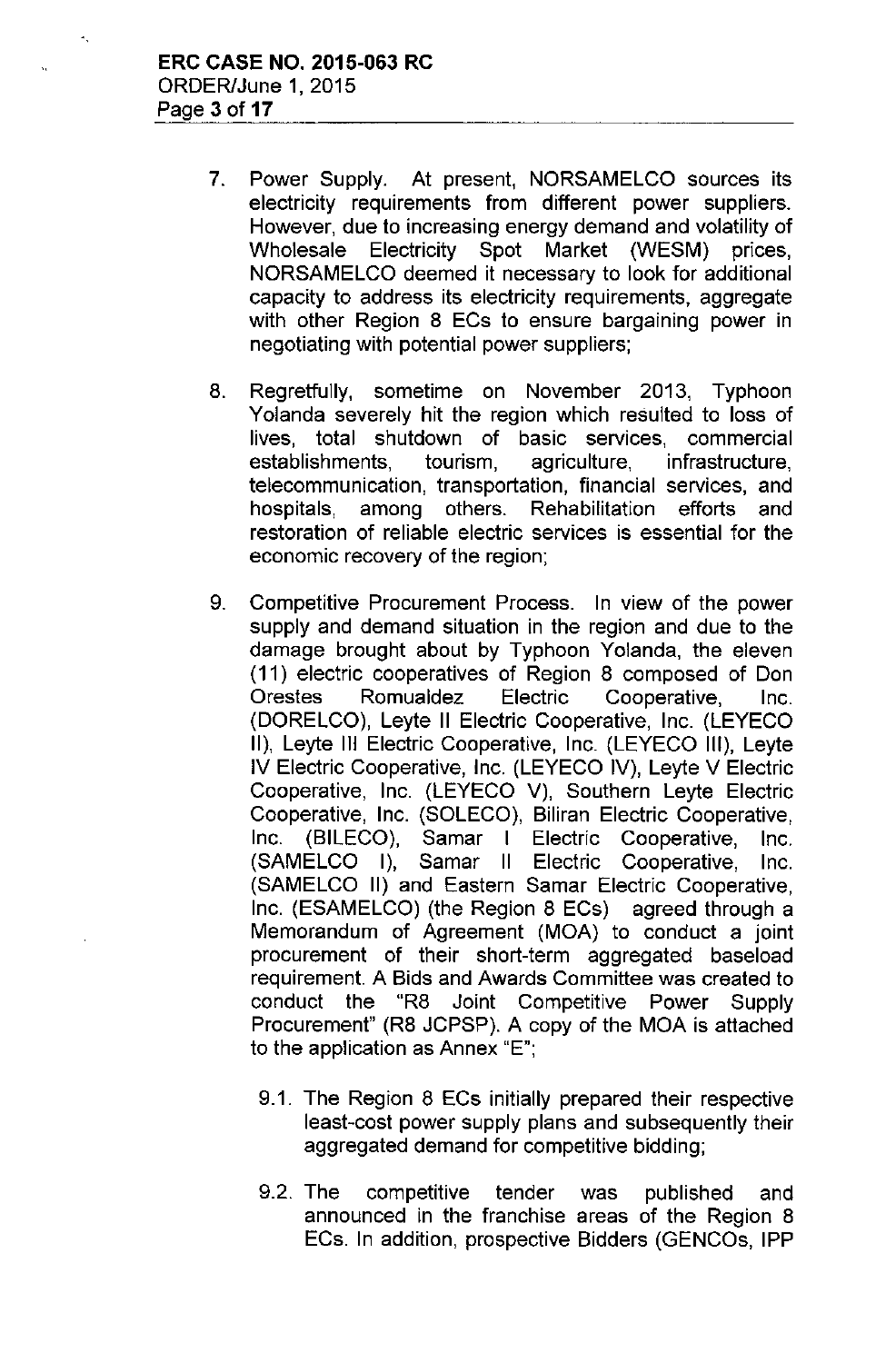Administrators and Wholesale Aggregators) were invited;

- 9.3. Scope of the Bid. The capacity offered by the winning bidder shall be allocated among the eleven (11) Region 8 ECs in proportion to their declared demand. A bidder may offer to supply capacity that is less than or equal to the aggregated baseload requirement in any or all of the contract years in increments of 1 MW. In the event that some winning bidders offered less than 11 MW, the loads shall be optimally allocated in such a way that the blended price from the R8 JCPSP is almost the same. In the event multiple bidders are declared winners for any contract year, all winning bidders shall enter into individual power supply agreements with each of the 11 ECs;
- 9.4. Bidders who signified their intention to join by buying the Bidding Documents attended Pre-Bid Conferences where they gave their comments and sought clarification on the bidding requirements and process. The BAC issued Bid Bulletins and the Final Instruction to Bidders;
- 9.5. The process followed the 2-envelope system, the legal requirements and proof of financial and technical capability in the first and the commercial offer in the second. Bids were evaluated based on an Evaluation Framework released to the bidders;
- 9.6. After evaluating the bids of each supplier, on November 14, 2014, the BAC issued a Notice of Award declaring TRANS-ASIA as a winning bidder of 40 MW for Contract Year 2015 with a Lowest Calculated Responsive Bid Effective Price of PhP5.5489/kWh and an Offered Capacity of 20 MW for 2016 with a Lowest Calculated Responsive Bid Effective Price of PhP5.611/kWh;

# **Abstract of the** Power **Supply** Agreement and **Related** Information

10. The PSA between NORSAMELCO and TRANS-ASIA is the result of a joint procurement process for the short-term aggregated baseload power supply for 2015-2018 of Region 8 ECs;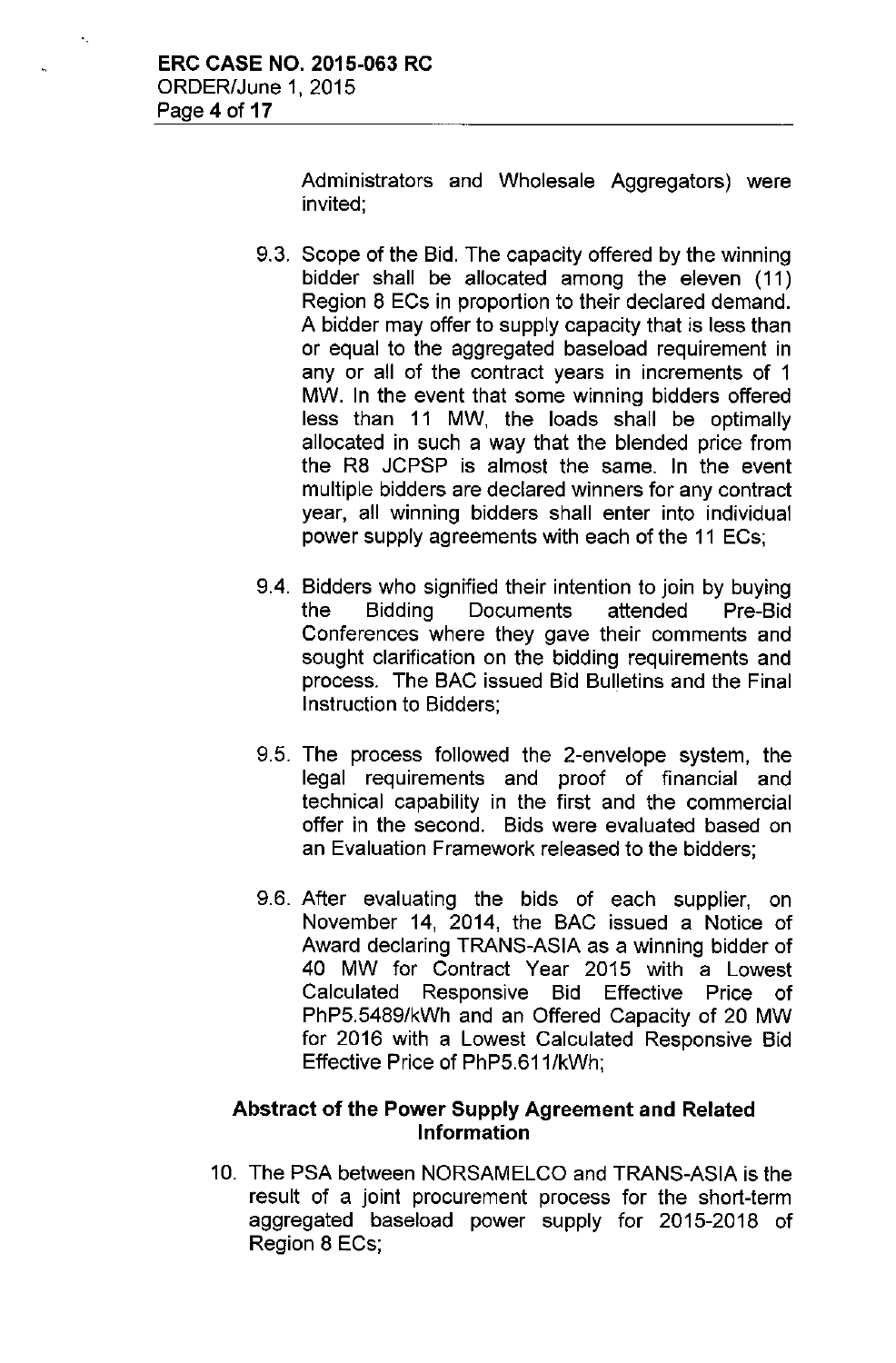# **Salient** Features

- 11. The PSA, between NORSAMELCO and TRANS-ASIA contains the following salient terms and conditions:
	- *11.1. Term.* The PSA shall have a term of two (2) years beginning December 26, 2014 to December 25, 2016. Commencement of supply of the Contracted Capacity shall be subject to the fulfillment of certain Conditions Precedent as provided in the PSA;
	- *11.2. Contracted Capacitv.* The Contracted Capacity for NORSAMELCO is 8 MW for 2015 and 5 MW for 2016;
	- *11.3. Delivery Points.* TRANS-ASIA shall supply the Contracted Capacity at the Market Trading Nodes of the ULGPP or from TRANS-ASIA's other electricity supply sources in case of Replacement Power;
	- 11.4. *Unutilized Capacity and Exchange of Contracted Capacities.* The unutilized capacity, if any, of NORSAMELCO may be used by other Region 8 ECs or sold to the WESM;
	- *11.5. Replacement Power on Scheduled and/or Unscheduled Outages of ULGPP.* In the event that TRANS-ASIA is unable to deliver, or cause to be delivered, the Contracted Capacity, or a portion thereof, from the ULGPP for reasons not constituting a Force Majeure Event, TRANS-ASIA shall deliver, or cause to be delivered, said Contracted Capacity, or a portion thereof, at the Delivery Point from other generation or supply sources, including the WESM, at the Electricity Fees as provided in PSA;
	- *11.6. Electricity* Fees. The BUYER shall purchase the electricity supplied by the TRANS-ASIA at a monthly Electricity Fee (EF), in PhP, computed as follows: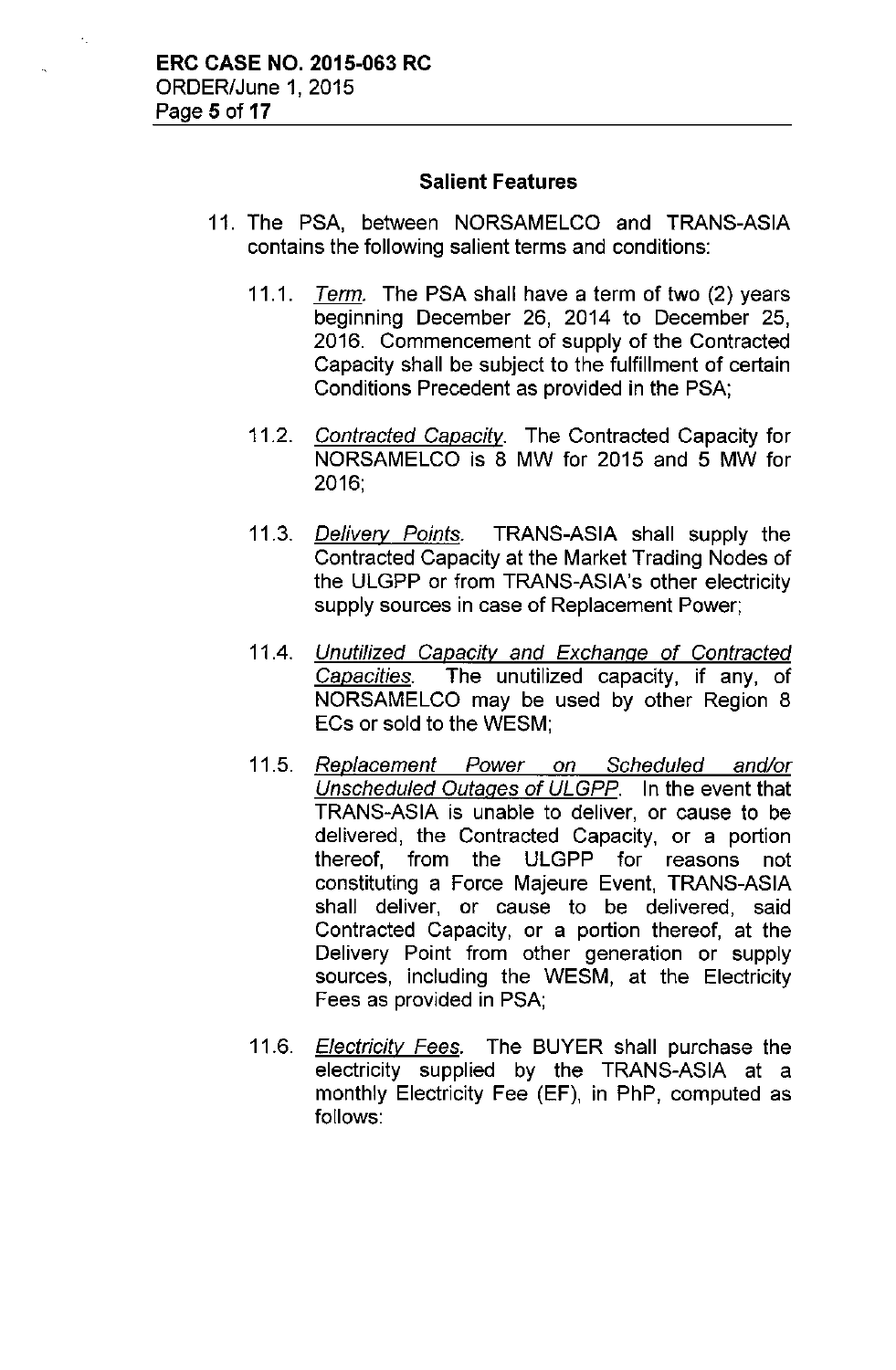$EF = CC * H_T * \left[ LPC * (0.7003 * \frac{LCPIn}{LCPIr} + 0.2997) + FPC * FXn * (0.4497 * \frac{FCPIn}{FCPIr} + 0.5503) \right]$ 

Where:

| <b>Electricity Fee</b> |  | Electricity Fee, in PhP |
|------------------------|--|-------------------------|
|------------------------|--|-------------------------|

- $CC =$  Contracted Capacity
- $HT = Total number of hours in the Billing$ Period
- LPC = Local Price Component; PhP1.7465/kWh
- LCPln = Philippine Consumer Price Index of the calendar month corresponding the billing period, for All Income Households - All Items (2006=100), as published by the Philippine National Statistics Coordination Board (or its substitute or replacement agency, as the case may be)
- LCPlr = September 2014 Philippine Consumer Price Index for All Income Households -All Items (2006=100), as published by the Philippine National Statistics Coordination Board (or its substitute or replacement agency, as the case may be)
	- FPC = Foreign Price Component; USD 0.0812 per kWh
	- FXn = Philippine Peso vs. US Dollar Reference Rate as published by the Bangko Sentral ng Pilipinas at the last working day of the Billing Period
	- FCPln = US Consumer Price Index, All Items, International Financial Statistics (2010=100) for the calendar month corresponding the Billing Period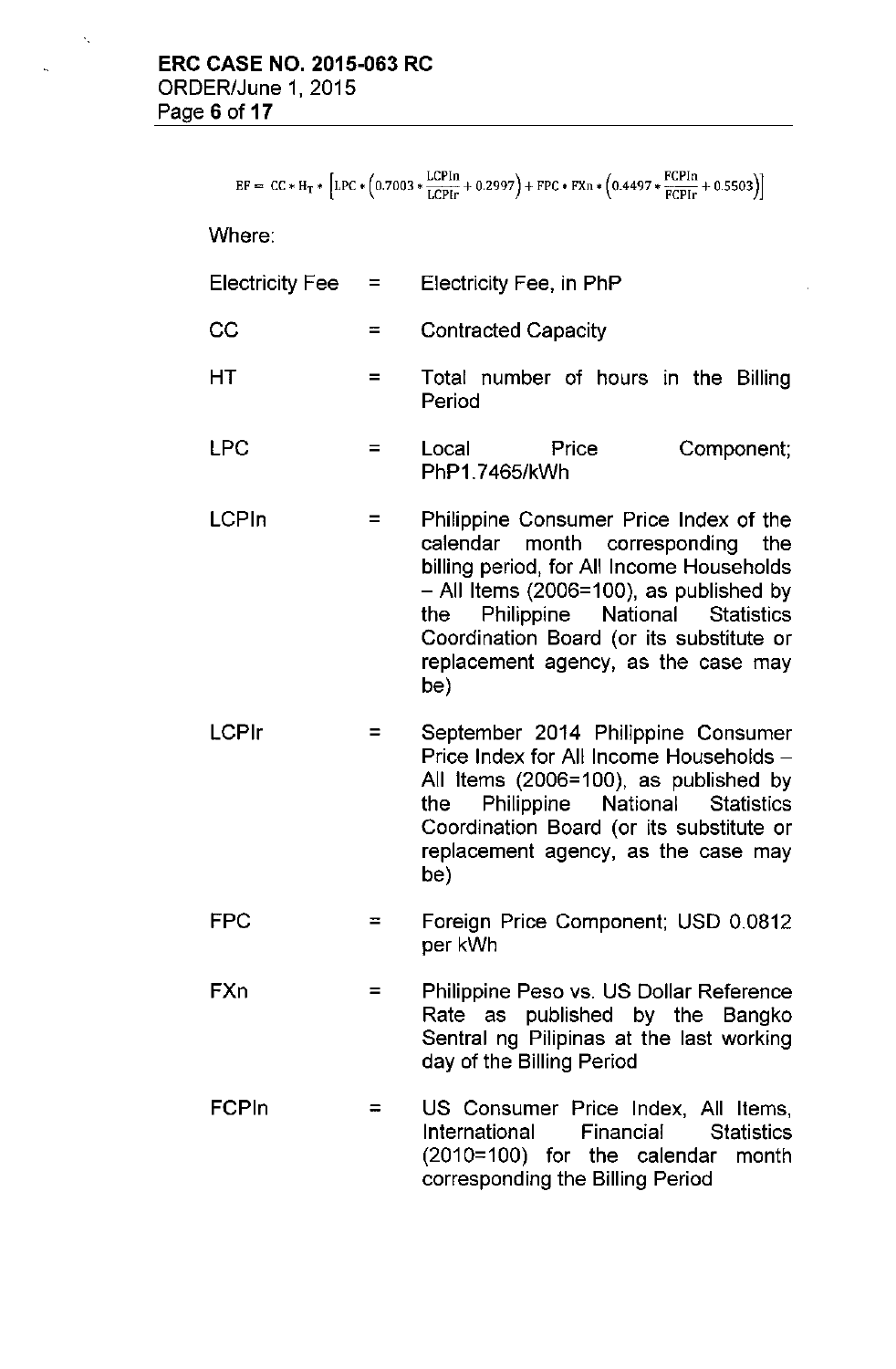FCPIr = US Consumer Price Index, All Items,<br>International Financial Statistics International (2010=100) for the month of September 2014

> Should the published indices be unavailable for the corresponding billing month, the most recent available published indices shall be used subject to adjustments in subsequent billings as soon as published indices become available.

> Should publication of any or all of the required indices be discontinued for a reasonable period of time, the parties shall mutually agree on a new Inflation Factor. Pending the new Inflation Factor, the last prevailing Inflation Factor shall be used until the new Inflation Factor is agreed between the parties and subject to retroactive adjustment.

*11.7. Charges for the account* of *NORSAMELCO.* **All** WESM Charges for the delivery of the Contracted Capacity charged by the WESM trader of ULGPP, and other regulatory charges including all corresponding cost recoveries of ancillary services in the Reserve Market imposed upon the generators, shall be for the account of NORSAMELCO. Value Added Tax (VAT) shall be charged and passed on to the NORSAMELCO in accordance with applicable law. All other charges, fees, taxes and liabilities which may be imposed on, charged to, or incurred by TRANS-ASIA relative to the delivery of electricity to NORSAMELCO shall be for the account of NORSAMELCO;

# Advantages **of TRANS-ASIA's Supply** and **Rate Impact**

12. The EPIRA established a new policy, legal structure and regulatory framework for the restructuring of the electric power industry to stimulate and create points of competition. As economic growth is interdependent with power intensive activities, the necessity of a free, open and competitive system in electricity supply in a regime of transparent and reasonable prices of electricity is necessary. Low power rates, sufficient capacity and an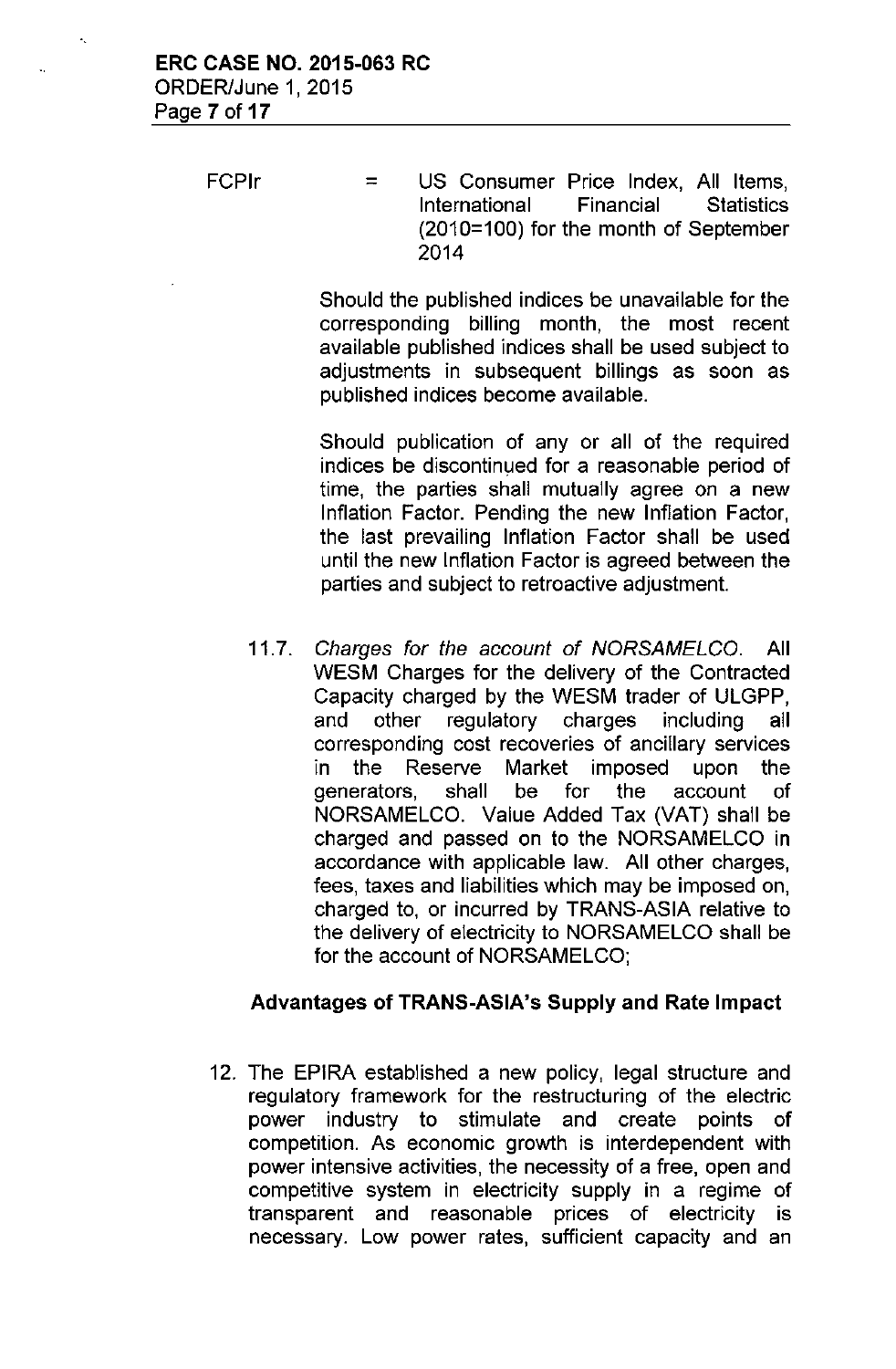environment protective of investors and consumers are the end goals of the EPIRA;

- 13. Competition can be the best form of market regulation, it is premised on electricity suppliers ensuring that they give the best offer, advantage over competitors in terms of pricing, value-added benefits, quality of service ultimately resulting to consumers getting the best price for reliable supply of electricity;
- 14. The process adopted by the Region 8 ECs in choosing its power supplier ensures that NORSAMELCO and its member consumers achieve least cost supply of power through joint power supply planning and competitive procurement process;
- 15. The Electricity Fees as provided in the PSA is advantageous to NORSAMELCO's consumers given that the Region 8 ECs set simplified parameters to be followed by the bidders during the JCPSP;
	- 15.1. The market-based rate of TRANS-ASIA is the iowest compared to other generation companies who participated in the R8 JCPSP;
	- 15.2. The indexation in the Electricity Fee is intended to provide for fair and transparent adjustment in fees to reflect specific and verifiable fluctuations in inflation and foreign exchange for the duration of the PSA;
- 16. NORSAMELCO has simulated and forecasted the effect of the inclusion of TRANS-ASIA's supply from the ULGPP:

| the Year $2015$ : |                                                |                                |                                      |                             |  |
|-------------------|------------------------------------------------|--------------------------------|--------------------------------------|-----------------------------|--|
| <b>Supplier</b>   | <b>Forecasted</b><br>2015<br>Quantity<br>(kWh) | <b>Percent</b><br><b>Share</b> | 2015<br>Average<br>Rate<br>(PhP/kWh) | Weighted<br>Average<br>Rate |  |
| <b>TRANS-ASIA</b> | 70,080,000.00                                  | 85.21%                         | 5.5489                               |                             |  |
| <b>WESM</b>       | 12,160,832.60                                  | 14.79%                         | 5.9732                               | 5.6116                      |  |
| Total             | 82,240,832.60                                  | 100%                           |                                      |                             |  |

Simulation of Generation Mix Rate with TRANS-ASIA for the Year 2015: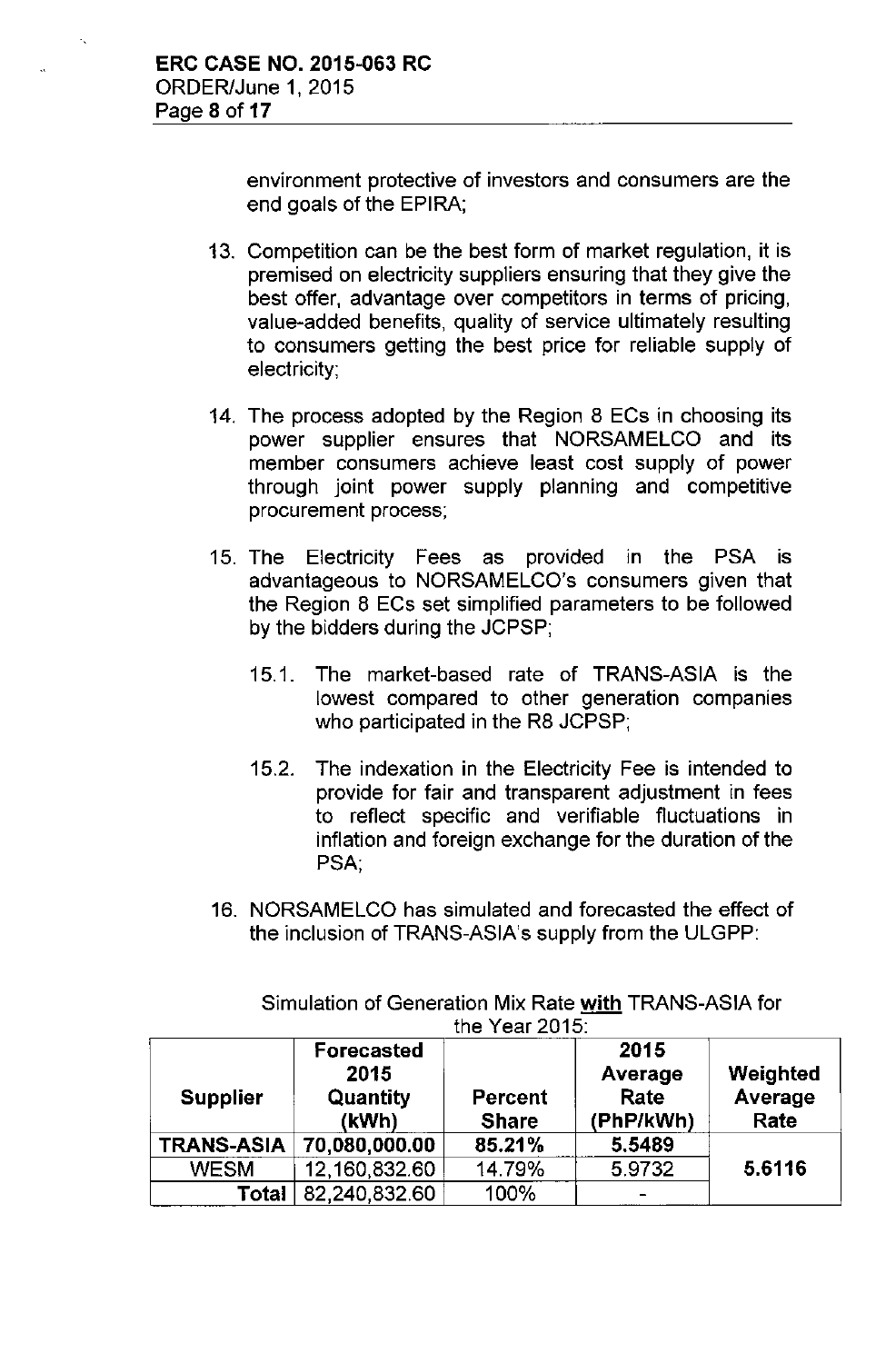Simulation of Generation Mix Rate without TRANS-ASIA for the Year  $2015$ 

| <b>Supplier</b>   | <b>Forecasted</b><br>2015<br><b>Quantity</b><br>(kWh) | Percent<br><b>Share</b> | 2015<br>Average<br>Rate<br>(PhP/kWh) | Weighted<br>Average<br>Rate |
|-------------------|-------------------------------------------------------|-------------------------|--------------------------------------|-----------------------------|
| <b>TRANS-ASIA</b> | 0.00                                                  |                         |                                      |                             |
| <b>WESM</b>       | 82,240,832.60                                         |                         | 5.8410                               | 5.8410                      |
| Total             | 82,240,832.60                                         | 100%                    |                                      |                             |

## Generation Rate Impact: -0.2294

17. Clearly, entering into a PSA with TRANS-ASIA would significantly reduce NORSAMELCO's exposure to volatilities in the WESM considering and result to more stable electricity prices which will redound to the benefit of the member consumers;

# Allegations in Support of the Motion for Provisional Authority

- 18. The provisional approval of the instant application, including the rate structure as embodied in the PSA, which will facilitate the timely implementation of the PSA, is imperative and warranted;
- 19. It will facilitate TRANS ASIA's supply of additional capacity to NORSAMELCO at the soonest possible time;
	- 19.1. NORSAMELCO needs such additional capacity not only to address the shortage of its power supply, but also to secure a more stable. reliable and efficient source of power supply;
	- 19.2. Considering the continuous recovery efforts of the local government within NORSAMELCO's franchise area, the necessity of stable, continuous, reliable supply of electricity is imperative to ensure that rehabilitation plans brought about by the damage due to Typhoon Yolanda are not discontinued or impeded. More importantly, reliable, uninterrupted and continuous electric supply will sustain, alleviate

I 1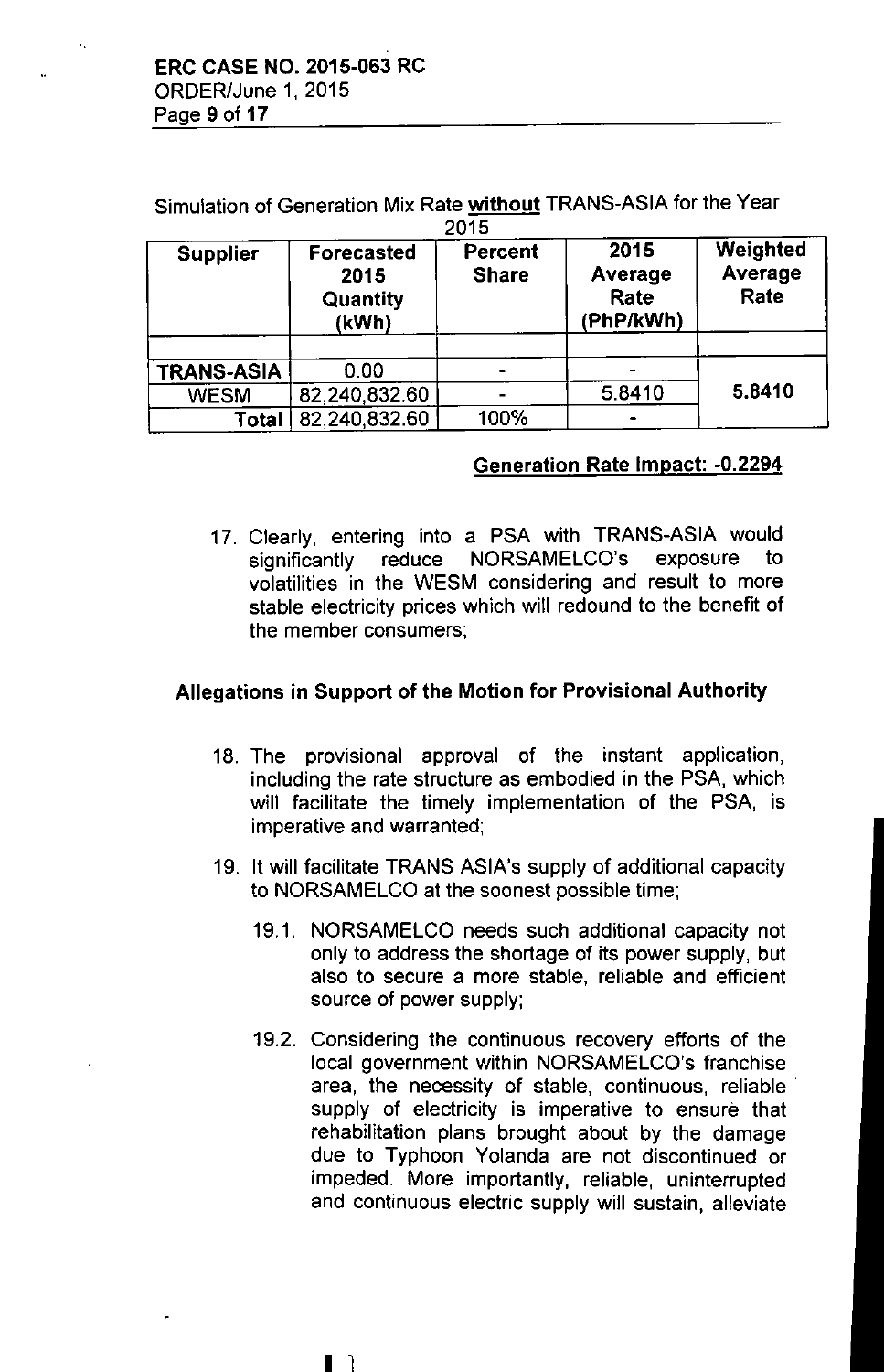and boost the economic, financial and social development in the area;

- 19.3. Further, the supply of energy by TRANS-ASIA constitutes 85.21% of NORSAMELCO's electricity requirements, pending hearing and in the absence of any provisional authority, NORSAMELCO, its member-consumers and the local government will gravely suffer as there is uncertainty in the supply of electricity. Likewise, the provisional approval of the instant application will allow NORSAMELCO to avail of the advantages of low power cost. The additional capacity will not only address NORSAMELCO's needs but the ECs' power requirements;
- 20. Significantly, the immediate implementation of the PSA will benefit all the electricity consumers;
- 21. The provisional approval of the instant application at the rate structure as provided in the PSA is also necessary for TRANS-ASIA to allow it operate at sustainable and viable levels necessary for TRANS-ASIA to fully pay all its contractual obligations and costs under its IPPA Agreement with PSALM. It will also allow NORSAMELCO to charge and collect the respective electricity fees as provided in the PSA from its member consumers;
- 22. They pray for the provisional approval of the instant application pursuant to Rule 14 of the Commission's Rules of Practice and Procedure;

#### Allegations in Support of the Motion for Confidential Treatment **of** Annex "N"

23. Pursuant to Rule 4, Section 1 of the Rules of Practice and Procedure, they move for the confidential treatment of Annex "N" as they contain data, information, calculations, assumptions, formula which constitute trade secrets and which the TRANS-ASIA has the sole proprietary interest thereof. TRANS-ASIA will stand to be unduly prejudiced should it be disclosed to the public;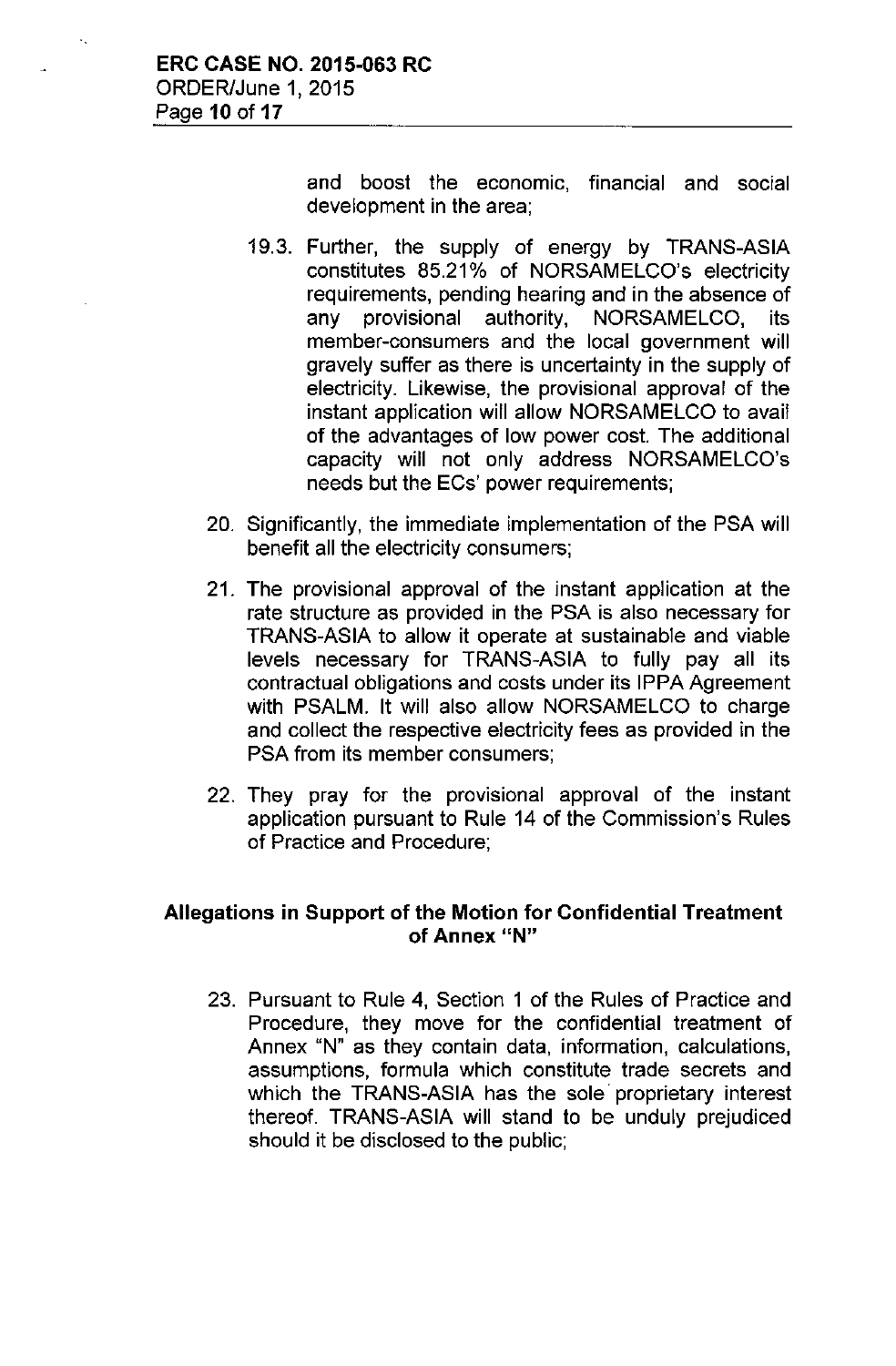- 24. As ruled in *Air Philippines Corporation* vs. *Pennswell, Inc.,'* a trade secret may consist of any formula, pattern, device or compilation of information that is used in one's business and gives the employer an opportunity to obtain an advantage over competitors who do not possess the information. It is indubitable that trade secrets constitute proprietary rights and jurisprudence has consistently acknowledged the private character of trade secrets;
- 25. They submitted one (1) copy of Annex "N" in a sealed envelope, with the envelope and each page thereof stamped with the word "Confidential"; and
- 26. They pray that the Commission:
	- a. Pending hearing, immediately issue an Order provisionally approving the PSA and authorizing the rate structure as embodied therein. Further, that such rate structure as applied be allowed retroactive implementation starting December 26, 2014 so as to authorize NORSAMELCO to pass on the full amount of the fees and charges under the PSA to its consumers;
	- b. After due hearing, a final authority be issued authorizing the PSA including the rate structure as applied and finally approving retroactive implementation of the rate structure starting December 26,2014 so as to authorize NORSAMELCO to pass on the full amount of the fees and charges under the PSA to its consumers; and
	- c. An Order be issued granting the motion for confidential treatment of Annex "N", directing their non-disclosure pursuant to Rule 4 of the Rules of Procedure and prescribing the guidelines for the protection thereof.

Finding the said application to be sufficient in form and substance with the required fees having been paid, the same is hereby set for jurisdictional hearing, expository presentation, pre-trial conference and evidentiary hearing on the following dates and venues:

<sup>1</sup>**GR No. 172835, December 19, 2007.**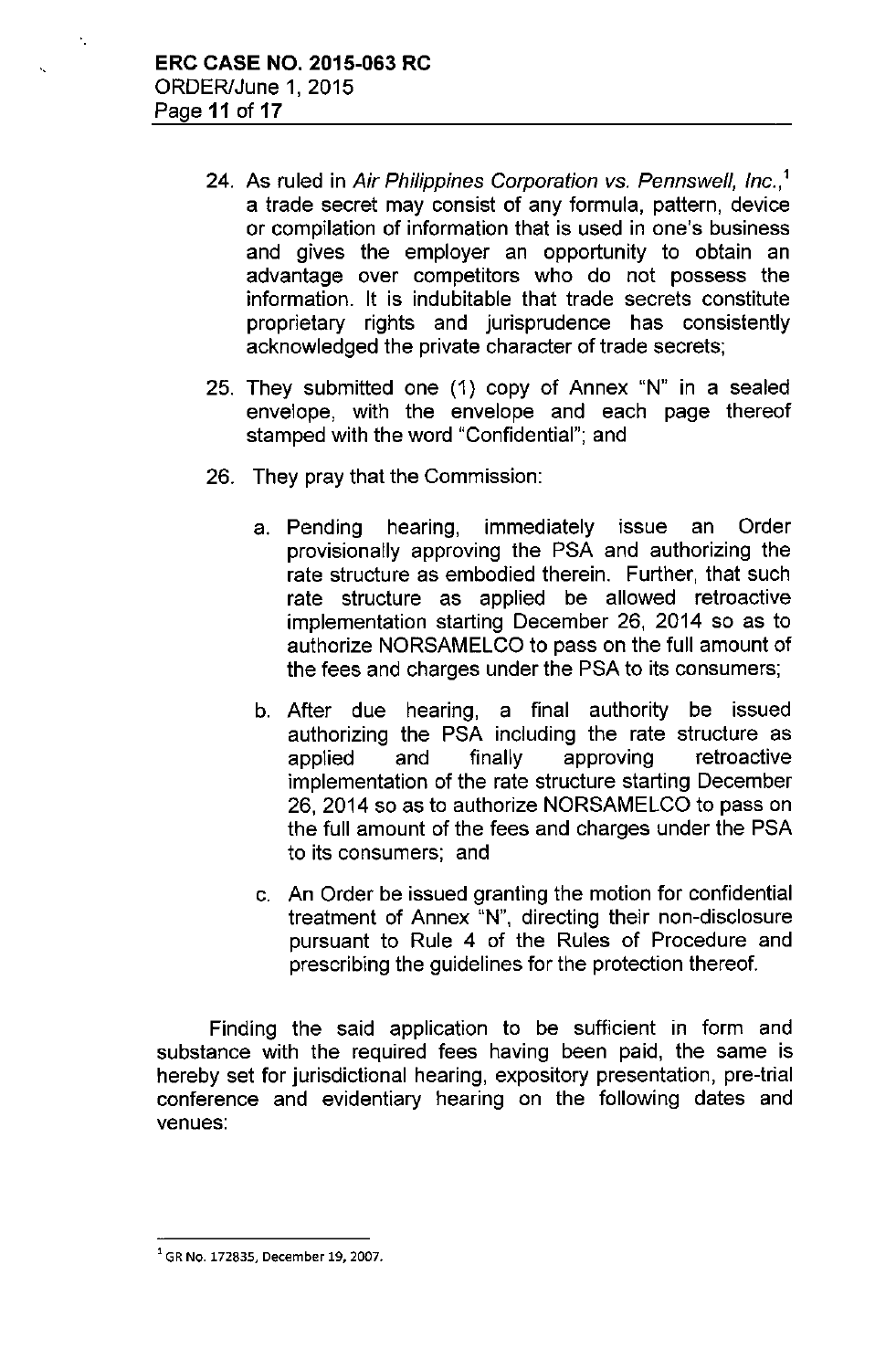| <b>Date</b>                       | <b>Venue</b>                       | <b>Particulars</b>                |  |
|-----------------------------------|------------------------------------|-----------------------------------|--|
| 2015<br>29,<br>June               | <b>ERC Hearing Room,</b>           |                                   |  |
| (Monday)<br>two  <br>at           | 15 <sup>th</sup><br>Floor, Pacific |                                   |  |
| o'clock<br>in<br>the              | Center Building, San               | <b>Jurisdictional Hearing</b>     |  |
| (2:00)<br>afternoon               | Miguel<br>Avenue,                  |                                   |  |
| $P.M.$ )                          | Center,<br>Ortigas                 |                                   |  |
|                                   | Pasig City                         |                                   |  |
| 15.<br>2015<br>July               | NORSAMELCO's                       | Jurisdictional<br>Hearing         |  |
| (Wednesday) at ten   Main Office, | Brgy.                              | (Confirmation<br>ОŤ               |  |
| o'clock<br>in<br>the              | Magsaysay, Bobon,                  | Jurisdictional                    |  |
| (10:00)<br>morning                | Northern Samar                     | Compliance), Expository           |  |
| A.M.                              |                                    | <b>Pre-Trial</b><br>Presentation, |  |
|                                   |                                    | Conference<br>and                 |  |
|                                   |                                    | <b>Evidentiary Hearing</b>        |  |

NORSAMELCO and TRANS-ASIA are hereby directed to cause the publication of the attached Notice of Public Hearing, at their own expense, twice (2x) for two (2) successive weeks in two (2) newspapers of general circulation in the Philippines, with the date of the last publication to be rnade not later than ten (10) days before the date of the scheduled initial hearing. They are also directed to inform the consumers within NORSAMELCO's franchise area, by any other means available and appropriate, of the filing of the instant application, their reasons therefor, and of the scheduled hearing thereon.

Let copies of the application, this Order, and the attached Notice of Public Hearing be furnished the Office of the Solicitor General (OSG), the Commission on Audit (COA) and the Committees on Energy of both Houses of Congress. They are hereby requested, if they so desire, to send their duly authorized representatives at the scheduled hearings.

Likewise, let copies of this Order and the attached Notice of Public Hearing be furnished the Offices of the Provincial Governor of Northern Samar and the Mayors of the Municipalities within the franchise area of NORSAMELCO for the appropriate posting thereof on their respective bulletin boards.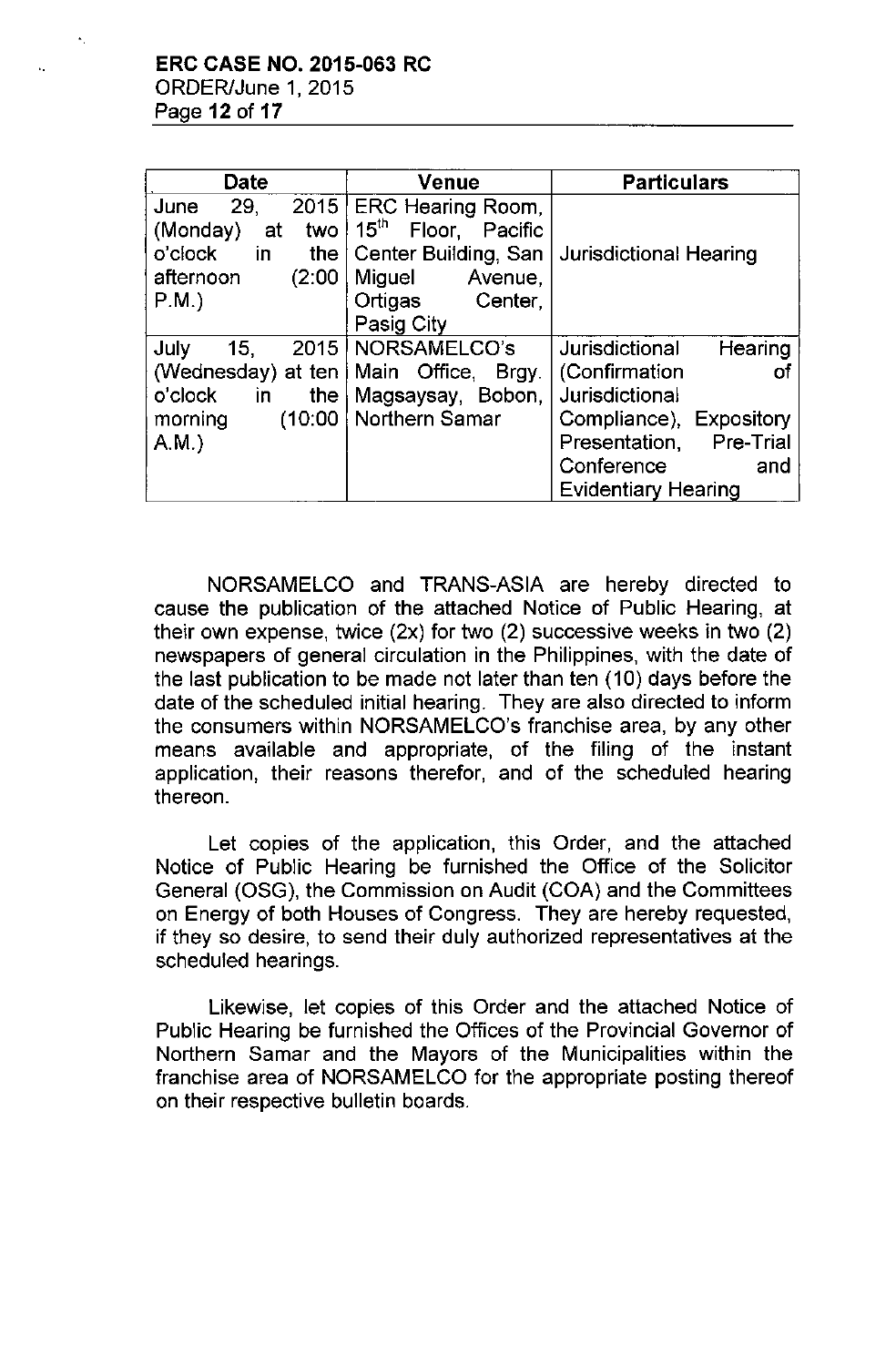NORSAMELCO and TRANS-ASIA are hereby directed to furnish all those making requests therefor with copies of the application and its attachments, subject to reimbursement of reasonable photocopying costs.

On the date of the initial hearing, NORSAMELCO and TRANS-ASIA must submit to the Commission their written Compliance with the jurisdictional requirements attaching therewith, methodically arranged and duly marked, the evidences of the actual posting and publication of the Notice of Public Hearing consisting of certifications issued to that effect, signed by the afore-mentioned Governor and Mayors or their duly authorized representatives, bearing the seals of their offices, and the affidavits of the Editors or Business Managers of the newspapers where said Notice of Public Hearing were published together with the complete issues of the said newspapers, and such other proofs of compliance with the requirements of the Commission.

NORSAMELCO, TRANS-ASIA and all interested parties are directed to submit, at least five (5) days before the date of initial hearing and pre-trial conference, their respective Pre-Trial Briefs containing, among others:

- (a) A summary of admitted facts and proposed stipulation of facts;
- (b) The issues to be tried or resolved;
- (c) The documents or exhibits to be presented, stating the purposes thereof and proposed markings therefore; and
- (d) The number and names of the witnesses, with their written testimonies in an individual affidavit form, to be attached to the Pre-Trial Brief.

Failure of NORSAMELCO and TRANS-ASIA to submit the required Pre-Trial Brief and Judicial Affidavits of their witnesses within the prescribed period shall be a ground for cancellation of the scheduled hearing, and the resetting of which shall be six (6) months from said date of cancellation.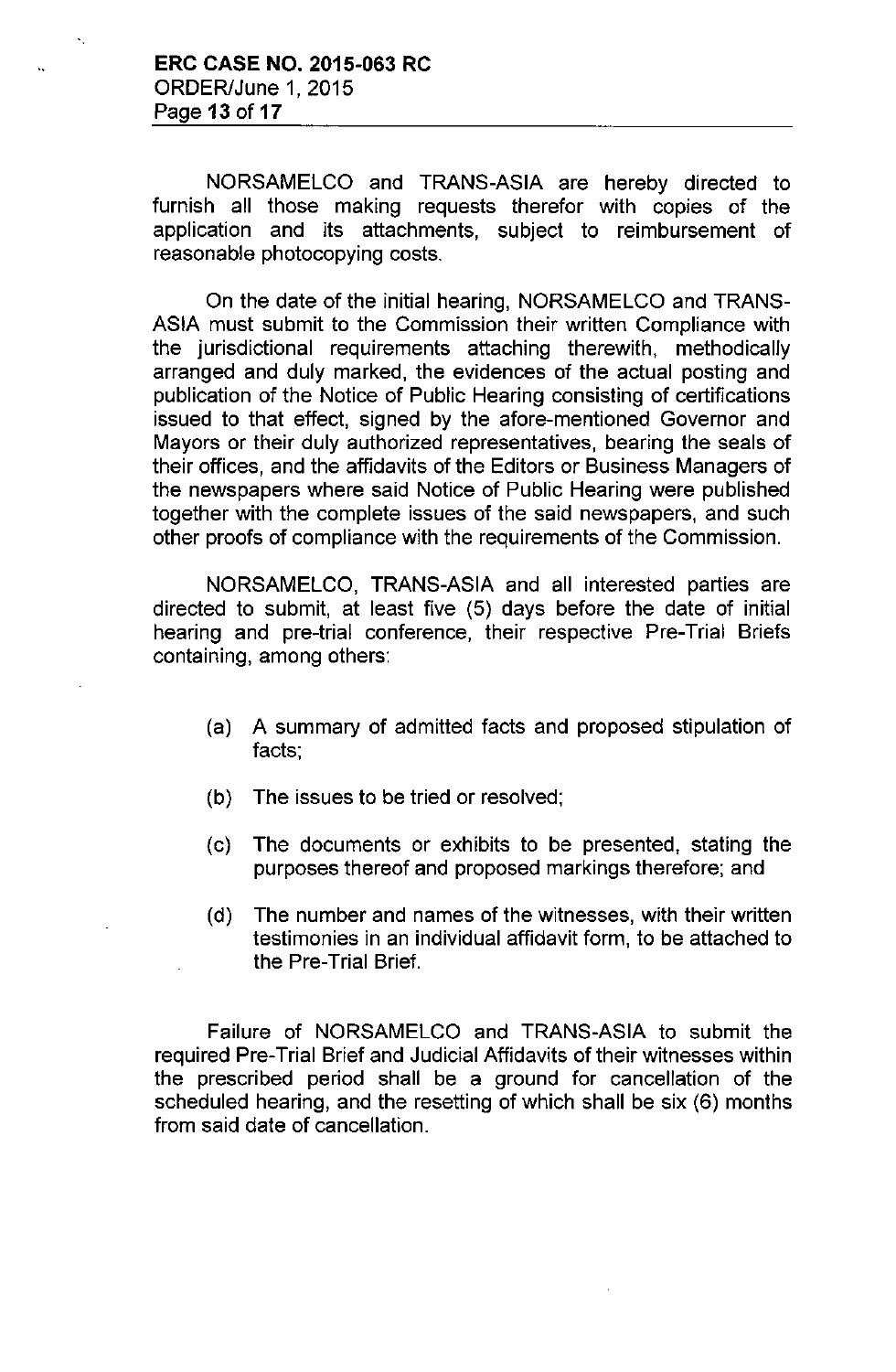**ERC CASE NO. 2015.063 RC** ORDER/June 1, 2015 Page **14 of 17**

'.

As part of the pre-trial conference, NORSAMELCO and TRANS-ASIA must also be prepared to make an expository presentation of their application, aided by whatever communication medium that they may deem appropriate for the purpose, in order to put in plain words and explain, for the benefit of the consumers and other concerned parties, what the application is all about and the reasons and justifications being cited in support thereof.

#### SO ORDERED.

Pasig City, June 1, 2015.

FOR AND BY AUTHORITY OF **THE** COMMISSION:

. CRUZ-DUCUT **Chairperson** 

*rfmJ«,lo/A5-063 RCINORSAMELCO TAOIL PSA Initial Order* \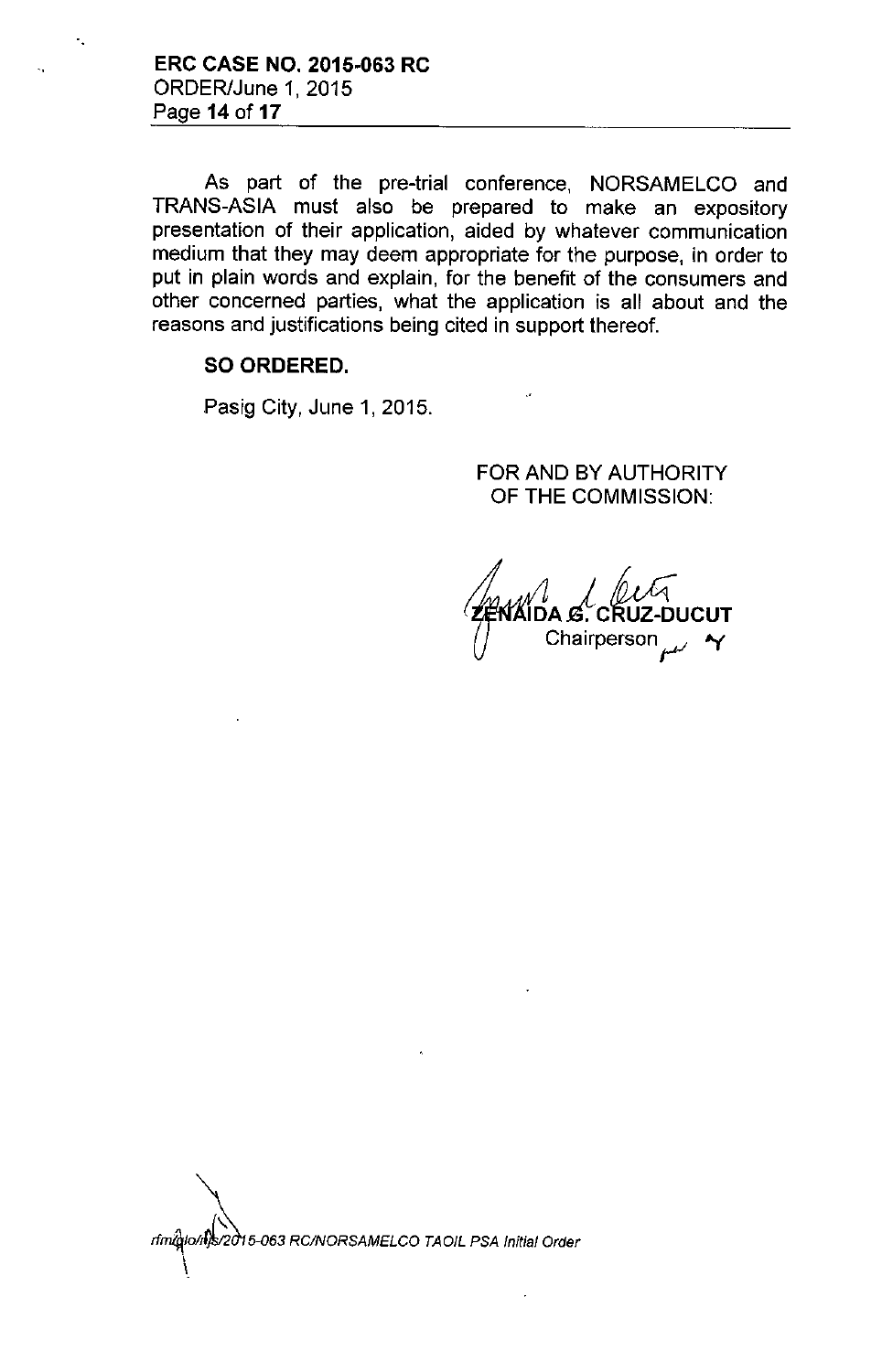#### Copy Furnished:

- 1. Atty. Maria Concepcion O. Ojeda Counsel for Applicants Delos Angeles Aguirre Olaquer Salomon Fabro and Ojeda 240 J. P. Rizal, Sta. Elena, Marikina City
- 2. The General Manager Northern Samar Electric Cooperative, Inc. Brgy. Magsaysay, Bobon, Northern Samar
- 3. The President Trans-Asia Oil and Energy Development Corporation Level 11, PHINMA Plaza, 39 Plaza Drive, Rockwell Center, Makati City
- 4. The Office of the Solicitor General 134 Amorsolo Street, Legaspi Village, Makati City Metro Manila
- 5. The Commission on Audit Don Mariano Marcos Avenue Diliman, Quezon City
- 6. The Senate Committee on Energy Senate of the Philippines GSIS Building, Roxas Blvd., Pasay City
- 7. The House Committee on Energy House of Representatives Batasan Hills, Quezon City
- 8. The Municipal Mayor Municipality of Catarman Northern Samar
- 9. The Municipal Mayor Municipality of Bobon Northern Samar
- 10. The Municipal Mayor Municipality of San Jose Norther Samar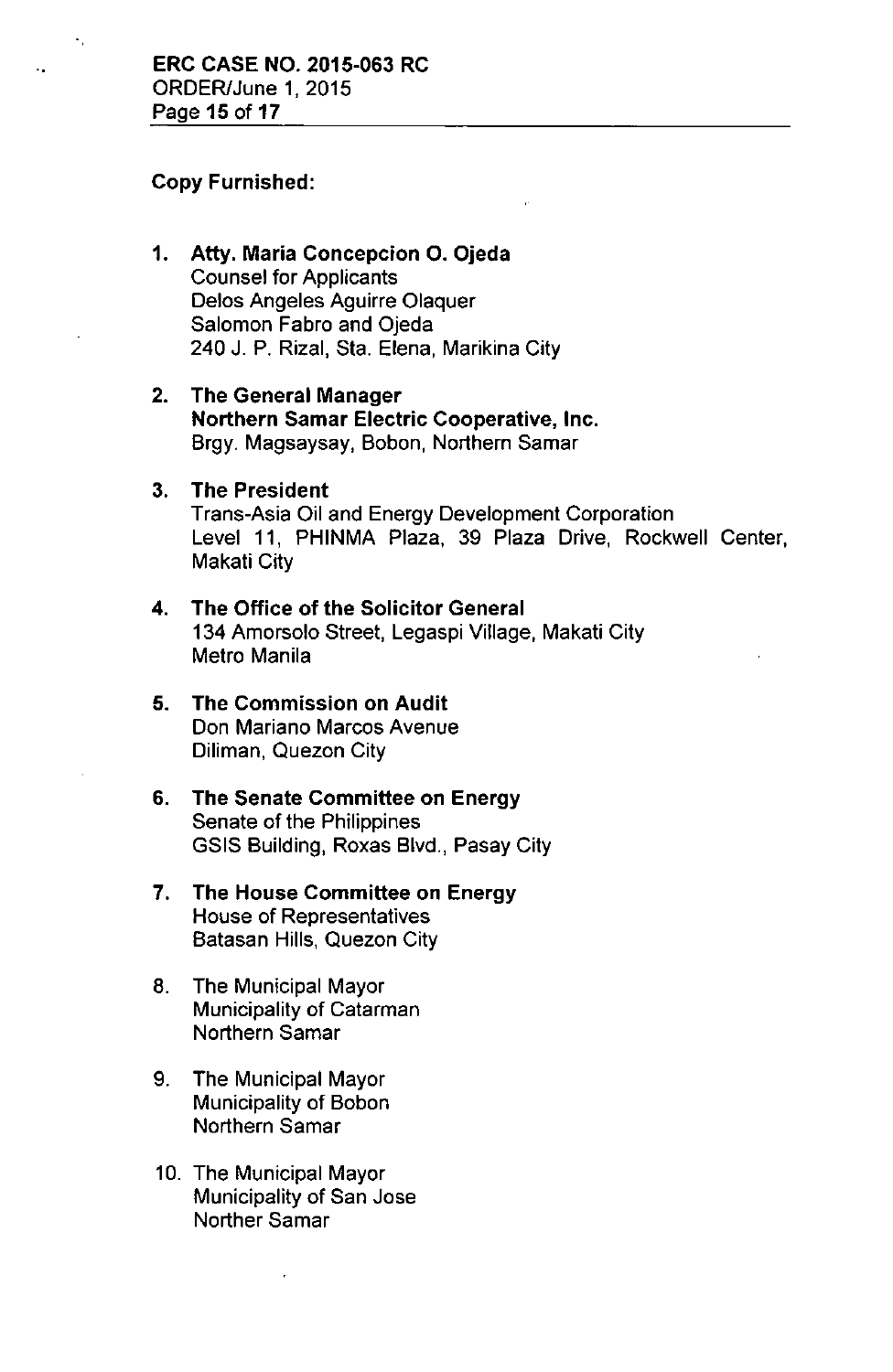- 11. The Municipal Mayor Municipality of Rosario Norther Samar
- 12. The Municipal Mayor Municipality of Lavezares Northern Samar
- 13. The Municipal Mayor Municipality of Allen Northern Samar
- 14. The Municipal Mayor Municipality of San Isidro Northern Samar
- 15. The Municipal Mayor Municipality of Mondragon Northern Samar
- 16. The Municipal Mayor Municipality of San Roque Northern Samar
- 17. The Municipal Mayor Municipality of Pambuyan Northern Samar
- 18. The Municipal Mayor Municipality of Laoang Northern Samar
- 19. The Municipal Mayor Municipality of Palapag Northern Samar
- 20. The Municipal Mayor Municipality of Mapanas Northern Samar
- 21. The Municipal Mayor Municipality of Gamay Northern Samar
- 22. The Municipal Mayor Municipality of Catubig Northern Samar

 $\ddot{\phantom{a}}$